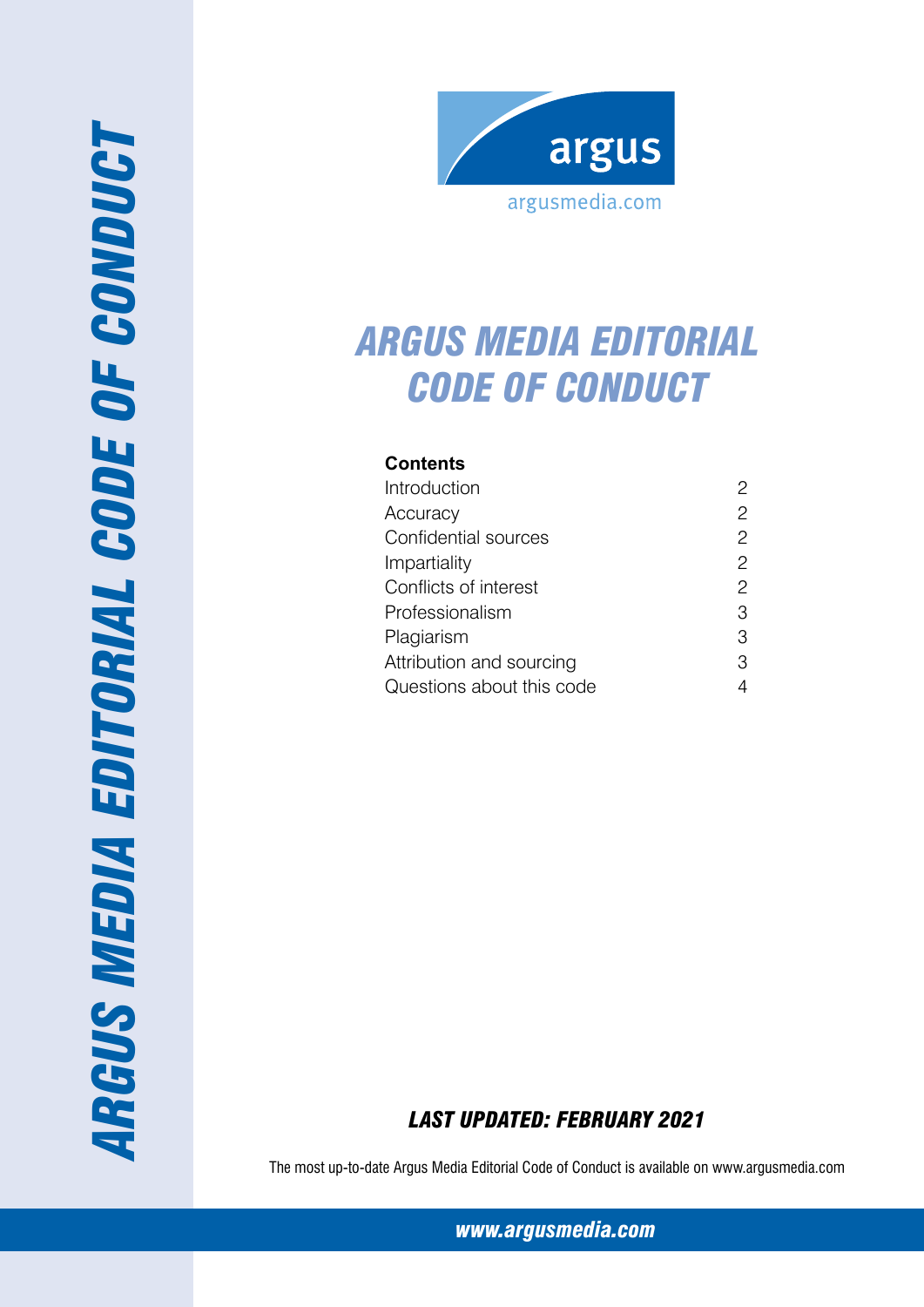

## **1 Introduction**

Argus Media recognises that its clients and other industry stakeholders expect it to meet the highest standards of journalism. Argus Media is an independent media company, with a commitment to best corporate governance practice and a clear compliance programme.

This code provides Argus Media's editorial staff with guidelines that are designed to protect the independence, integrity, credibility, honesty and reliability of the company and its work. It is the public version of the Editorial Code of Conduct published in staff manuals and incorporates guidelines such as those from Argus Style Rules. As such, it is not a codification of new rules of conduct, but the reaffirmation of well-established best practice and principles. It is imperative that every Argus journalist strives to maintain the reputation for excellence established by their colleagues and past Argus journalists.

Argus Media has an ethics policy to ensure objectivity, which is publicly published in its Global Compliance Policy and republished here. The strict ethics policy is central to the role of Argus Media as an independent media company.

All new editorial staff will be given this code and will be required to confirm receipt, later signing to confirm that they have read, understood and accepted it. All editorial staff will be trained periodically to ensure implementation and understanding of this code, along with training on other relevant Argus editorial manuals, guidelines, procedures and policies.

### **2 Accuracy**

- i) Argus prides itself on accurate and reliable reporting.
- ii) Argus journalists will cross check all information by seeking additional sources. Argus guidelines are to check, check and check again.
- iii) Argus journalists will not knowingly or recklessly disseminate false or misleading information.
- iv) Argus will publish corrections of false or misleading information that it has published.
- v) Argus journalists will seek to contact individuals and companies that are the subject of stories to give them the chance to comment.
- vi) Argus does not report rumours, speculation and trivial gossip. Phrases such as "according to rumours" or "was rumoured" leave clients asking "is it true?" The only way to report a rumour is by reporting a fact (such as a market move) and giving the rumour as the reason. Argus reporters will check to see whether a rumour can be verified or knocked down.
- vii) Argus is a professional media organisation which does not sensationalise events when reporting them. Argus bans exaggeration and its journalists will keep the tone sober and measured. Argus journalists will avoid using

terms such as: Prices soared, surged, were catapulted, rocketed, plummeted, dived, crashed (unless they really did move by more than, say, 5pc in one session). Instead, they will keep it simple and clear by using: Prices rose, fell, increased, decreased, were up, were down, moved higher, moved lower.

## **3 Confidential sources**

- i) Journalists have a moral obligation to protect confidential sources of information.
- ii) Argus journalists will not use confidential information to their personal advantage.
- iii) Argus journalists will not pass confidential sources of information to others outside Argus.
- iv) Argus aims to strike a balance between the open provision of information, and protecting the confidentiality of sources. Argus journalists must be familiar with and implement confidentiality guidelines in appropriate regional manuals.

## **4 Impartiality**

- i) Argus journalists will maintain a sense of fairness, balance and impartiality in their reporting and will not favour one individual or party over another.
- ii) Argus journalists will constantly strive to maintain and expand contacts with as many sources as possible.
- iii) Argus journalists will inform editorial managers immediately of any attempts by sources to manipulate, intimidate, bribe or bully them or their colleagues.

## **5 Conflicts of interest**

- i) Argus has produced a central policy designed to address conflicts of interest and related topics. The document is titled Argus Media Conflict of Interest Policy and is available on the Argus Media intranet page. The below policies should be read in conjunction with the Argus Media Conflict of Interest Policy.
- ii) Argus Journalists are required to declare in writing when they join the company (and at least once a year after that) direct shareholdings or other ownership interests in any energy, petrochemicals, fertilizer, metals, agriculture or related transportation company and any company primarily active in the energy, petrochemicals, fertilizer, metals, agriculture or related transportation sectors.
- iii) Individual Argus journalists are not allowed to trade or provide information to a third party for trading in any commodity for which Argus produces price assessments, reports or other market intelligence. This applies to trading in or providing information to a party for trading in cash markets, over-the-counter (OTC) markets, futures, derivatives, structured notes,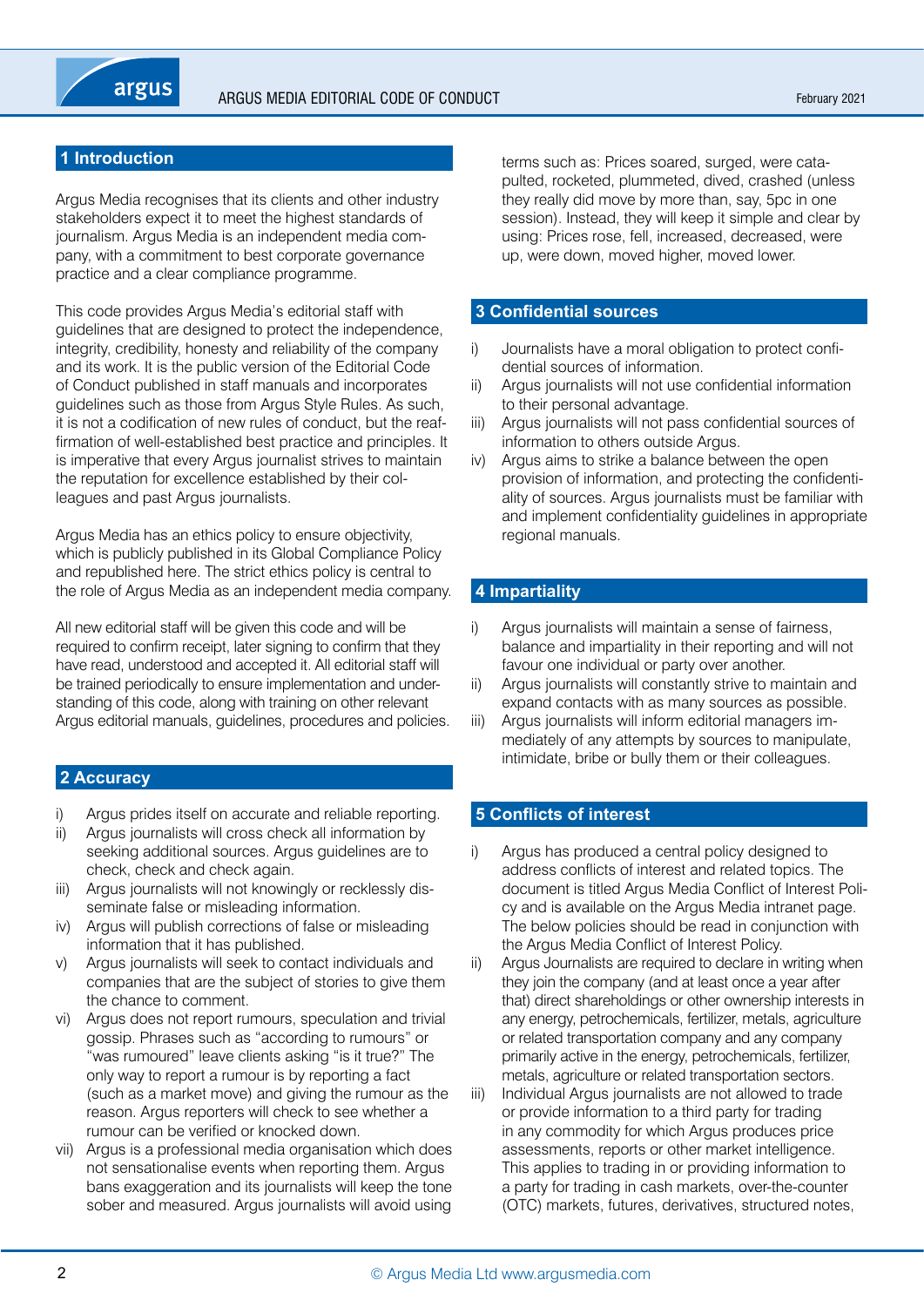exchange traded funds (ETFs) and any related instruments or investment vehicles that are tied to any commodity which is assessed by Argus.

iv) Argus journalists are not allowed to accept gifts of a value greater than specified in the Conflict of Interest Policy from sources, clients or vendors.

argus

- Argus journalists are not allowed to offer gifts without the express prior approval of the CEO, COO or CFO.
- vi) Argus journalists may not engage in freelance journalism, whether paid or not, for other publications without first seeking written permission from the appropriate member of the senior management team. Regional employment contracts may have specific rules prohibiting external freelance work. For the avoidance of doubt, these contracts shall take precedence over the Editorial Code of Conduct.
- vii) Argus journalists should avoid any personal interests that might conflict with the interests of Argus. Any potential conflict of interest must be immediately disclosed to a supervisor. Failure to disclose conflicts of interest could result in termination of employment. Such conflicts include, but are not limited to:
	- a) Advising, consulting, and coming under the employ of any energy or publishing concern that may stand to gain from influencing information in Argus publications.
	- b) Engaging in a personal relationship with any person who may stand to gain from influencing information in Argus publications.
- viii) The Argus management and staff structure has a clear segregation of editorial staff and commercial staff.
- ix) Argus journalists will not send out back issues of reports, individual articles or any other editorial content without seeking approval from senior editorial managers.

#### **6 Professionalism**

- Argus journalists will approach reporting with a high degree of professional diligence and with a professional attitude.
- ii) Argus journalists will maintain the highest standards of integrity at all times and comply with the Argus ethics policy, and all other policies and procedures outlined here and in internal manuals, guidelines, rule books and handbooks.
- iii) Argus journalists will announce who they are and which company they represent to their sources at the outset of any communication.
- iv) Argus journalists will maintain and preserve notes of conversations with sources in the manner and for the length of time specified by editorial management. Notebooks must record the date of a conversation and the name of the individual and company who was called or who called Argus. Notes with respect to daily market information must, in addition, record the time

of the conversation. Notebooks are subject to guidelines on confidentiality (see 3, confidential sources).

v) Argus journalists will respect personal injury and loss of life when reporting accidents. Argus needs to report the impact of any accident at an industrial installation on the markets and fundamentals, but if serious injury or loss of life has occurred Argus' commitment to professionalism and integrity means that casualties must be accurately reported in a lead.

## **7 Plagiarism**

- Argus bans plagiarism.
- ii) Argus journalists will not copy information from newspapers, newswires or online sources. They may use a story published elsewhere as a "tip", but must research it themselves and always check, check and check again. Simply repeating a line from a newspaper or newswire can lead to grave inaccuracies, because Argus cannot know that they have checked properly. In addition, Argus has no right to use newswires as paid media sources because the company does not buy their full media services, so using them would be dishonest and would clearly breach this code's core principles of integrity and independence. Any such plagiarism is not validated simply by admitting the source used.
- iii) Plagiarism could be considered as gross misconduct and is taken seriously by senior editorial management.
- iv) An exception to Argus' blanket ban on using secondary sources is information from some state-run newspapers and wire services when they print the official government line. But, even with state agencies, Argus is careful about the information, as it can be wrong, so Argus journalists will always try to verify it. Argus journalists should seek guidance from the editor in chief regarding which state-owned information services may be used as sources.
- v) Argus never uses direct quotes from chief executives/ ministers taken from wire stories or from second-hand reports in newspapers.

## **8 Attribution and sourcing**

- i) Argus has a unique sourcing policy that journalists must follow. Argus journalists must be familiar with and implement the Argus sourcing policy and notes on attribution in the Argus Style Rules.
- ii) For purposes of the sourcing guidelines, Argus editorial content falls into two formats — daily news and analysis (analysis includes market commentary).
- iii) Argus sourcing guidelines seek to limit repetitive sourcing and the use of attribution that adds no value to the reader or that underplays our own proprietary analysis. But Argus wants and should strive to quote chief executives, presidents, prime ministers, ministers